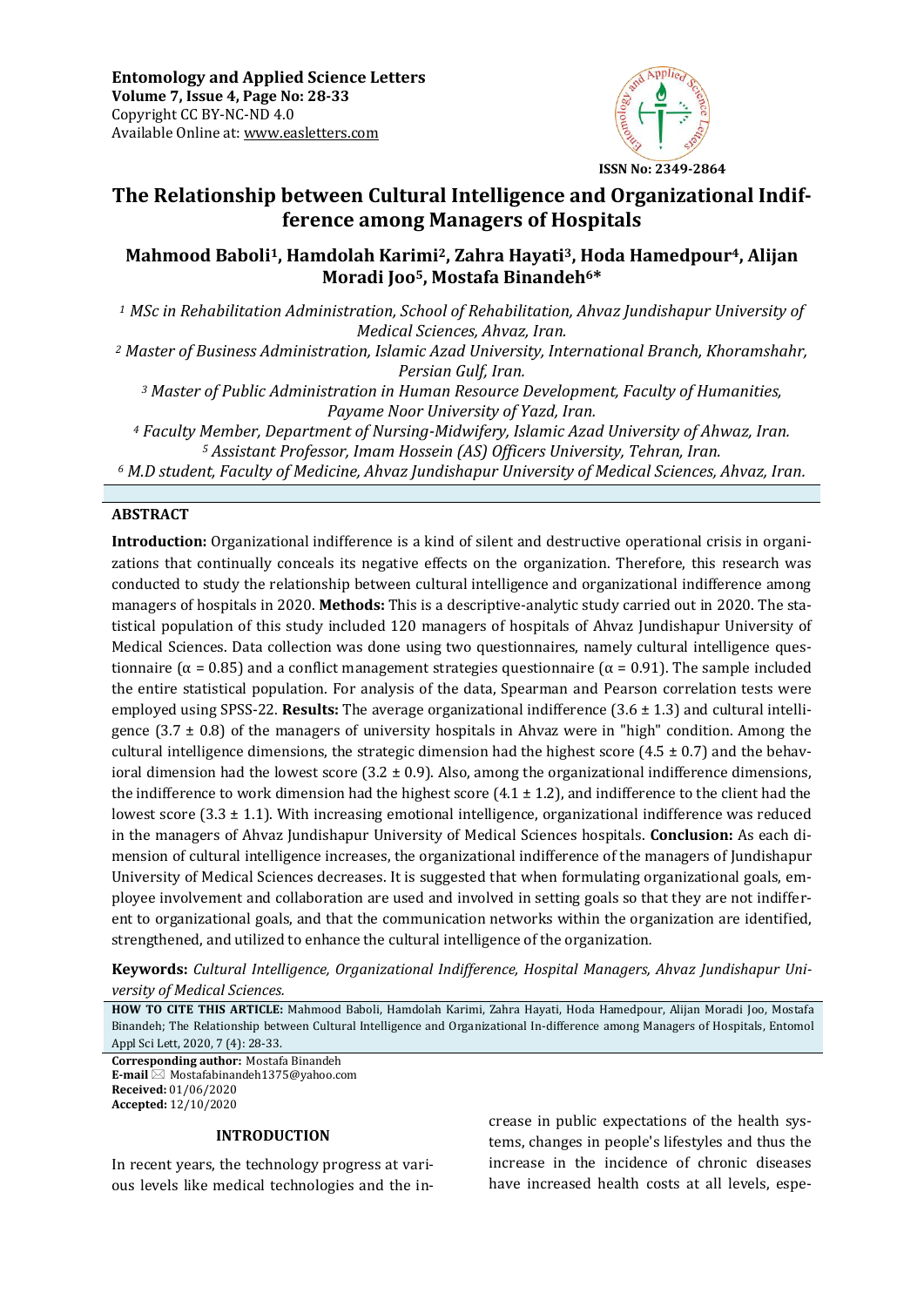cially hospital care and diagnostic services [1, 2]. Among the skills required to avoid organizational conflicts, the ability to continuously get adapted to people from different cultures and the ability to manage intercultural communication are of paramount importance [3]. Cultural intelligence is a new domain of intelligence that has many links with diverse workplace environments. This type of intelligence is one of the most effective tools for performing tasks efficiently in environments with a diverse and heterogeneous workforce. Cultural intelligence is a special ability and skill that allows a person to act effectively in multicultural situations [4-6]. Peterson defines cultural intelligence as the ability to apply skills and abilities in different environments [7].

Personnel indifference to the problems of the organization is a problem that has plagued most government agencies and some NGOs in Iran. Managers react differently to this, some are just greedy, some find indifference to be passive, some find work to be staff training, some inexperienced longtime ones not even notice it. They don't. Indifference is a deviation from the balanced situation in the organization. Indifference may be the name of a silent crisis, a slow downfall, and continuous and sound destruction [8]. A situation that does not differ from the occurrence or non-occurrence of peripheral phenomena and specifically the achievement of organizational goals (success or failure of an organization) for a member or group of members is called organizational indifference [9].

Keshavarz Haghighi in a study presented a model of managing corporate indifference (a case study of a private bank). The results showed that improvements in performance appraisal, pay and reward systems, promotion, transparent and fair appointments, greater attention to personal and family wellbeing, use of flexible work packages, and attention to organizational citizenship behaviors are all factors influencing managers' skills by improving the motivation system. It leads to more organizational creativity and better perception of organizational justice for employees, which ultimately leads to the management of organizational indifference [10]. The organizations' move toward a diverse workforce is associated with changes, and an important question at this juncture is: How do managers tend to cope with conflicts in different

organizations with a variety of cultural backgrounds? The approach adopted by managers for conflict resolution has a direct impact on employee job satisfaction since unresolved conflicts reduce employee engagement. Without conflicts, an organization will not grow, and both managers and employees should think of resolving conflicts instead of avoiding them [11]. Organizational indifference is a kind of silent and destructive operational crisis in organizations that continually conceals its negative effects on the organization. Given the definition of emotional intelligence, which is a set of abilities and skills that equip a person to cope with the environment and achieve success in life, it appears that the presence of this indicator in employees improves their job position, understand and manage and avoid organizational indifference [12]. Since no research has been done so far in the field of health, especially among hospital managers. Therefore, this research was conducted to study the relationship between cultural intelligence and organizational indifference among managers of Ahvaz Jundishapur University of Medical Sciences hospitals in 2020.

### **METHODS:**

This research was a descriptive-analytical and cross-sectional study. The statistical population of this research included 120 senior and middle managers (head of the hospital, hospital director, matron, accounting officer, medical equipment officer, etc.) of university hospitals affiliated to Ahvaz Jundishapur University of Medical Sciences. Due to the limited statistical population, no sampling was done in this study. The present study was conducted in all university hospitals of Jundishapur University of Medical Sciences in Ahvaz including Golestan, Shafa, Imam Khomeini, Razi, Abouzar, and Taleghani hospitals. After collecting a research report from the School of Public Health, the researchers distributed and collected data within 4 weeks. The questionnaires were distributed among all managers, and explanations were offered by the researcher if needed.

Data were collected using two questionnaires of cultural intelligence and organizational indifference. At the beginning of the Cultural Intelligence Questionnaire, questions were asked about the demographic characteristics of the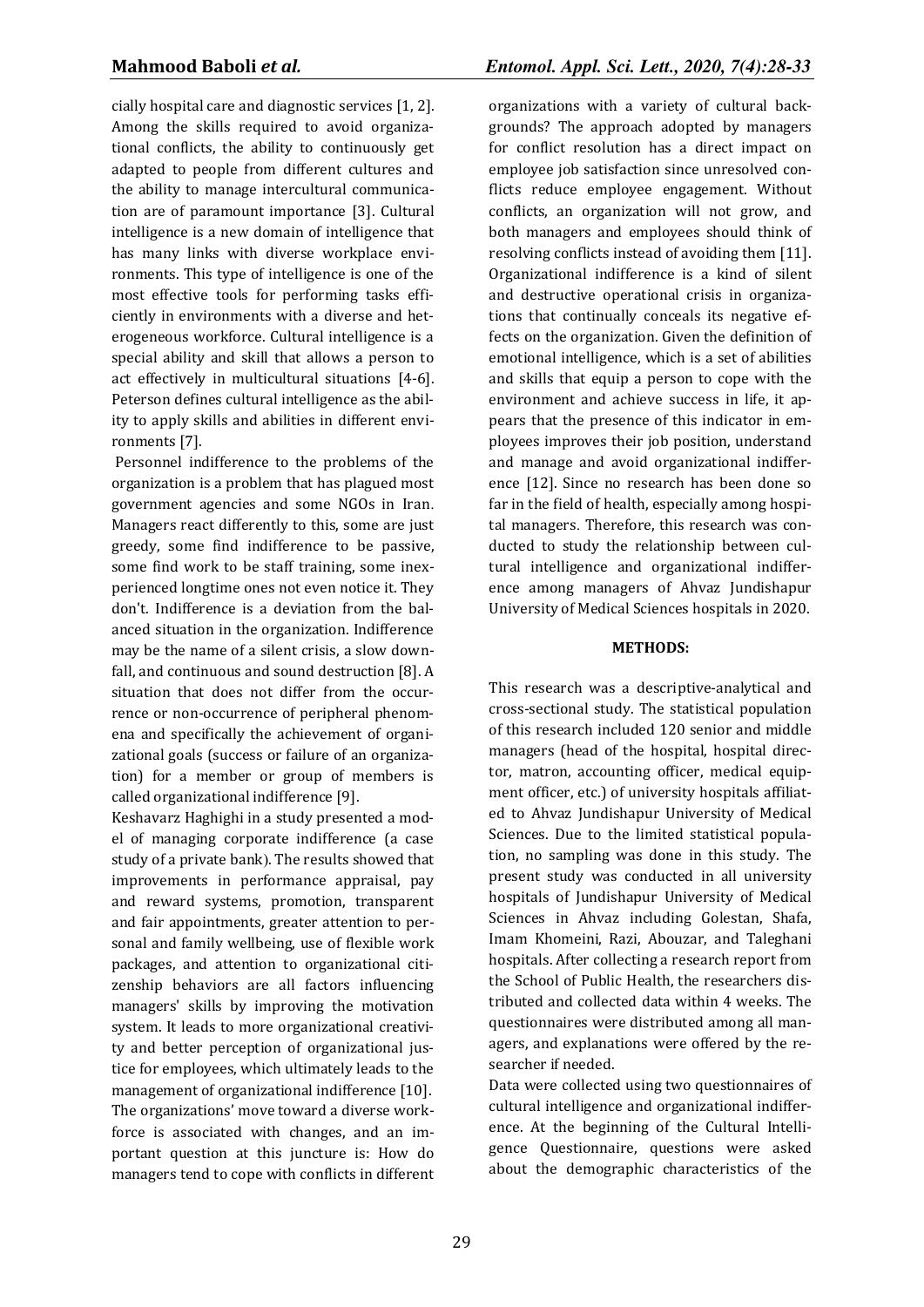subjects, such as gender, marital status, organizational position, ratings, and staffing history. Cultural Intelligence Questionnaire [13] includes 19 items that are related to the concept of cultural intelligence with 4 dimensions: strategic dimension (4 questions), knowledge (7 questions), motivational (4 questions), and behavioral (4 questions).

To measure organizational indifference, the following five questionnaires were administered: indifference to the manager (10 questions), indifference to the organization (6 questions), indifference to the client (6 questions), indifference to the colleague (4 questions), indifference to the work (7 questions) containing 33 fivechoice questions [14]. The mean scores for the variables of cultural intelligence and organizational indifference were as follows: 1 to 1.8 (very low), 1.8 to 2.6 (low), 2.6 to 3.4 (average), 3.4 to 4.2 (high) and 4.2 to 5 (very high).

The validity of this questionnaire was confirmed by 5 faculty members. The reliability values of the Organizational Indifference Questionnaire and Cultural Intelligence were calculated to be 0.91 and 0.85, respectively.

To analyze the data, descriptive statistics including relative frequency, mean and standard deviation, as well as T-test, ANOVA and Spearman correlation test were analyzed by SPSS-22.

# **RESULTS:**

Of the 130 individuals making up the population, 120 completed the questionnaires and the response rate was 92.3. Of these participants, 36 (30%) were male and 84 (70%) were female. 52.5% of the respondents aged between 25 and 35 years, 40% between 36 and 45, and 7.5% were above 45. In terms of marital status, 20% of the respondents were single and 80% were married. As far as qualifications were concerned, 21.8% of the respondents had a master's degree, 66.7% had a bachelor's degree and 11.8% had associate degrees or diplomas. As with their work experience, 44.2% of the respondents had less than 10 years of experience, 43.3% between 11 and 20 years, and 12.5% had more than 20 years of service experience. The highest and smallest number of managers was in Golestan Hospital (20%) and Abouzar Hospital (13.3%), respectively. Table 1 shows the mean and standard deviation of cultural intelligence and organizational indifference dimensions.

| Mean | <b>Standard Deviation</b> | Dimensions                       | Variables                   |  |  |  |  |  |
|------|---------------------------|----------------------------------|-----------------------------|--|--|--|--|--|
|      | $0.7 \pm 4.5$             | Strategic                        | cultural intelligence       |  |  |  |  |  |
|      | $0/7 = 3.5$               | Knowledge                        |                             |  |  |  |  |  |
|      | $0.8 \pm 3.9$             | Motivational                     |                             |  |  |  |  |  |
|      | $0.9 \pm 3.2$             | <b>Behavioral</b>                |                             |  |  |  |  |  |
|      | $0.8 \pm 3.7$             | Total                            |                             |  |  |  |  |  |
|      | $1.2 \pm 3.9$             | Indifference to the manager      | organizational Indifference |  |  |  |  |  |
|      | $0.9 \pm 3.5$             | Indifference to the organization |                             |  |  |  |  |  |
|      | $1.1 \pm 3.3$             | Indifference to the client       |                             |  |  |  |  |  |
|      | $3.5 \pm 1.3$             | Indifference to the colleague    |                             |  |  |  |  |  |
|      | $1.2 \pm 4.1$             | Indifference to the Work         |                             |  |  |  |  |  |
|      | $1.3 \pm 3.6$             | Total                            |                             |  |  |  |  |  |

| Table 1: The mean and standard deviation of cultural intelligence and organizational indifference |
|---------------------------------------------------------------------------------------------------|
| dimensions                                                                                        |

Table 1 shows the average cultural intelligence of the managers of university hospitals in Ahvaz  $(3.7 \pm 0.8)$  was in "high" condition. The strategic dimension had the highest score  $(4.5 \pm 0.7)$ , and the behavioral dimension had the lowest score  $(3.2 \pm 0.9)$ . Also, the organizational indifference of managers of university hospitals in Ahvaz (3.6  $\pm$  1.3) was in "high" condition. The indifference to work dimension had the highest score  $(4.1 \pm$ 1.2), and indifference to the client had the lowest score  $(3.3 \pm 1.1)$ . Table 2 shows the correlation between organizational culture and organizational indifference.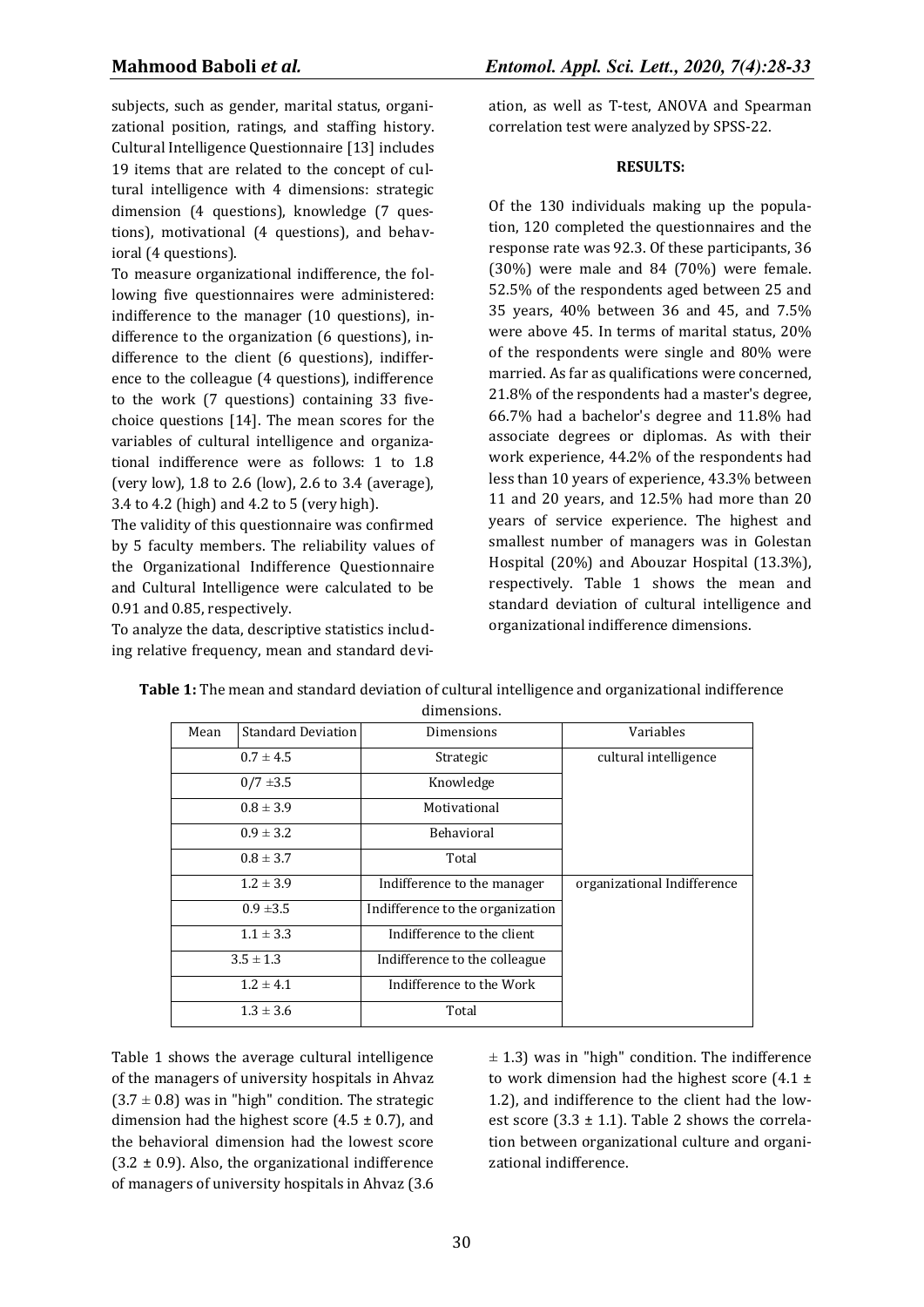|          | organizational Indifference | Dimensions cultural |                |                       |
|----------|-----------------------------|---------------------|----------------|-----------------------|
|          | correlation coefficient     |                     |                |                       |
| Spearman |                             | Pearson             |                | intelligence          |
| P-value  | Correlation(r)              | P-value             | Correlation(r) |                       |
| $*0.001$ | $-0.655$                    | $*0.001$            | $-0.432$       | Strategic             |
| $*0.001$ | $-0.542$                    | $*0.001$            | $-0.632$       | Knowledge             |
| $*0.001$ | $-0.633$                    | $*0.001$            | $-0.655$       | Motivational          |
| $*0.001$ | $-0.421$                    | $*0.001$            | $-0.554$       | <b>Behavioral</b>     |
| $*0.001$ | $-0.501$                    | $*0.001$            | $-0.545$       | Cultural Intelligence |

**Table 2:** Correlation of organizational indifference with cultural intelligence dimensions.

Table 2 shows that there was a significant and inverse statistical relationship between cultural intelligence and organizational indifference among Ahvaz Jundishapur University of Medical Sciences hospital managers. That is, with increasing emotional intelligence, organizational apathy was reduced in the managers of Jundishapur University of Medical Sciences' hospitals. Given that all dimensions of cultural intelligence have a meaningful and inverse relationship with organizational apathy, thus, overall, as each dimension of cultural intelligence increases, the organizational apathy of the managers of Ahvaz Jundishapur University of Medical Sciences decreases.

#### **DISCUSSION:**

The average cultural intelligence of the managers of university hospitals in Ahvaz was in "high" condition. The strategic dimension had the highest score of and the behavioral dimension had the lowest score. The results of Mohammadi-Khah et al is in line with the present study. In their research, the highest and lowest ranks of cultural intelligence were related to the strategic and behavioral dimensions, respectively [15]. Ghorbani in a study concluded that cultural intelligence is essential in selecting and improving the performance of high-level managers and paving the way for continuous and accurate conflict recognition and management by continuous training of managers in conflict resolution [16].

The average organizational indifference of the managers of university hospitals in Ahvaz was in "high" condition. The indifference to work dimension had the highest score and indifference to the client had the lowest score. In an article, Turkzadeh et al. reported a high average of indifference to work [17]. Hariri and et al. reached a similar conclusion about the mean of indiffer-

ence, but the mean of indifference toward the organization was also high in their study [18]. Regardless of the type of organization, it seems that indifference to work is one of the major problems for employees across the country, which can be due to many factors such as lack of interest in the job, lack of motivation and lifelong employment.

The findings indicate that there are reverse and significant statistical relationship between the knowledge dimension of cultural intelligence and the organizational indifference of the studied managers. In his research, Keefe found that increasing social capital provided the basis for reducing organizational indifference [19]. On the other hand, the existence of organizational culture in the business environment creates trust, cooperation, and mutual coordination among managers, which increases their sense of responsibility and commitment to the organization and decreases their indifference. The emphasis on structural capital strengthens the bond between individuals, connectivity, and the formation of organizational fit for the purposes required. This feature can certainly reduce staff indifference in the workplace. Cognitive capital also enables employees to share a common language and insight into organizational goals and values. Admittedly, in a network or group where there are a common language and vision, their commitment and responsibility are greater than others [20]. In his research, Boon et al. have identified coordination and regular communication as one of the factors affecting the reduction of indifference in organizations [21].

#### **CONCLUSION:**

As each dimension of cultural intelligence increases, the organizational indifference of the managers of Jundishapur University of Medical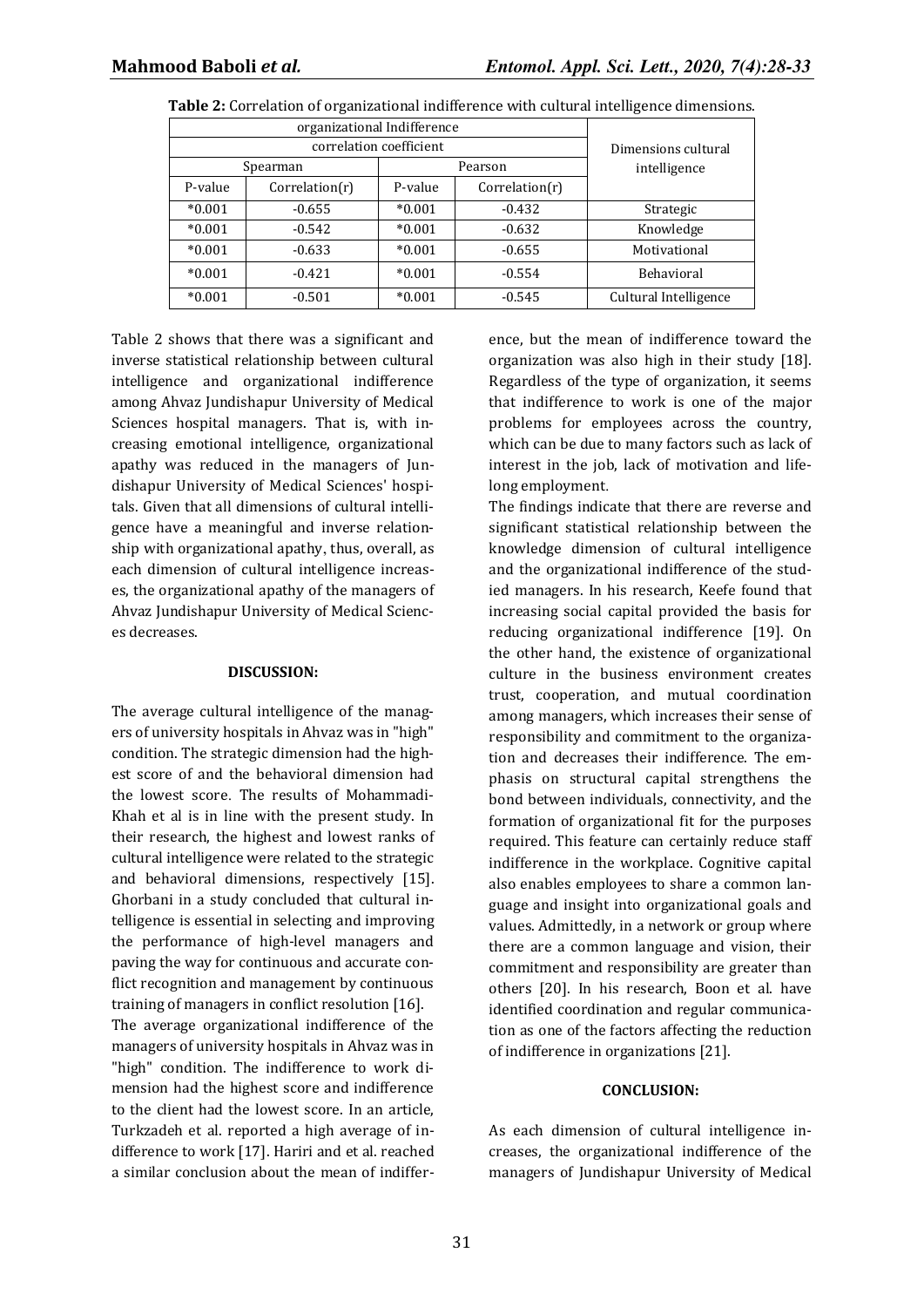Sciences decreases. It is suggested that when formulating organizational goals, employee involvement and collaboration are used and involved in setting goals so that they are not indifferent to organizational goals and that the communication networks within the organization are identified, strengthened, and utilized to enhance the cultural intelligence of the organization. Employees' understanding of the common symbols and meanings within the organization is strengthened to make communications easier and to enhance organizational cultures .

# **ACKNOWLEDGMENTS:**

We would like to thank the respected managers of the hospitals that helped us to carry out this study.

# **REFERENCES**

- 1. Moradi-Joo E, Keifarrokhi H, Fadaei Dehcheshmeh N. Comparison of cost services in university hospitals with health centers. J Adv Pharm Edu Res 2020;10(S1):98- 103.
- 2. Moradi-Joo E, Faraji-Khiavi F, Ravanshadi N, Haghighizadeh MH, Fadaei Dehcheshmeh N. A comparison of pharmacies of comprehensive healthcare centers: Public vs. outsourced. J Adv Pharm Edu Res 2020;10(S1):115-120.
- 3. Ramirez AR. Impact of cultural intelligence level on conflict resolution ability: A conceptual model and research proposal. Emerging Leadership Journeys. 2010;3(1):42-56.
- 4. Rasooli T, Moradi-Joo E, Hamedpour H, Davarpanah M, Jafarinahlashkanani F, Hamedpour R, Mohammadi-Khah J. The Relationship between Emotional Intelligence and Attitudes of Organizational Culture among Managers of Hospitals of Ahvaz Jundishapur University of Medical Sciences: 2019. Entomology and Applied Science Letters. 2019;6(3):62-7.
- 5. Faraji-Khiavi F, Ghobadian S, Moradi-Joo E. The association between the effectiveness of the management processes and quality of health services from the perspective of the managers in the university hospitals of Ahvaz, Iran. Journal of medicine and life. 2015;8(Spec Iss 4):219.

# **Mahmood Baboli** *et al.**Entomol. Appl. Sci. Lett., 2020, 7(4):28-33*

- 6. Faraji-Khiavi F, Sharifi S, Moradi-Joo E. The Relationship Between Effectiveness of Knowledge Management Practices and Social Capital from the Managers\'Viewpoints in Teaching Hospitals Of Ahvaz in 2015. Journal of Rafsanjan University of Medical Sciences. 2017;15(11):1049-60.
- 7. Huan Lj, Yazdanifard R. The Difference of Conflict Management Styles and Conflict Resolution in Workplace. Business & Entrepreneurship Journal, 2012 (1)1:141-155.
- 8. Torkzadeh J, Salimi G, Sangi F. Investigation and explanation of organizational indifference phenomena: some recommendations for policy-making in agricultural training`s management. Journal of Agricultural Education Administration Research. 2016;36(1):119-30.
- 9. Behdad A. Industrial and Organizational Psychology. 1 th ed. Tehran: Jungle; 2002.
- 10. Keshavarz Haghighi M. Organizational Indifference model in a bank system (case study: a private bank). Journal of Human Resource Management Research. 2012;4(2):183-202.
- 11. Heydarinezhad S, Mehrabizadeh H, Mahnaz D. The relationship between personality traits and conflict management strategy physical education managers of Khuzestan province. Clinical Psychology and Personality. 2012; 3(5): 65-74.
- 12. Givarian H, Dindar Farkoosh F. Relation between social capital and effectiveness. Journal of Educational Leadership & Administration.2011;5(3):137-45.
- 13. Keshtkaran A, Hatam N, Rezaee R, Lotfi M. Relationship between Emotional Intelligence with Conflict Management Strategies among Educational and Research Managers of Shiraz University of Medical Sciences. Hakim Research Journal 2012; 14(4): 211-218.
- 14. Azadi S. Study of Social capital and knowledge management. Journal of Management and Accounting Studies, 2015; 1(1): 36-44.
- 15. Mohammadi-Khah J, Davarpanah M, Hamedpour H, Moradi-Joo M, Maniati M, Moradi-Joo E. The Relationship between Cultural Intelligence and Conflict Management Strategies: Viewpoint of Managers of University Hospitals in Ahvaz. J Biochem Tech (2020) Special Issue (1): 97-102.